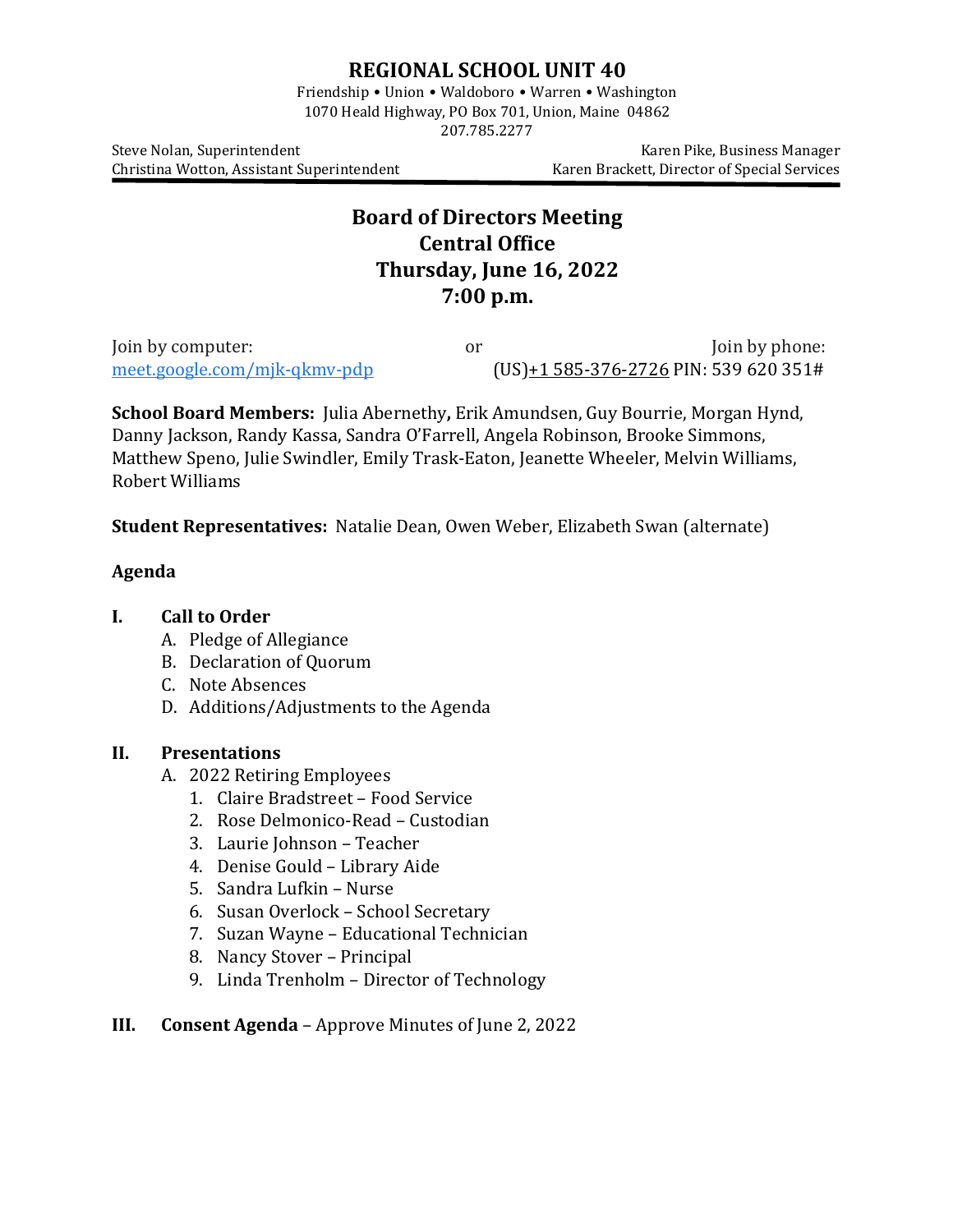# **IV. Superintendent and/or Chair Reports**

- A. Board Chair's Report
- B. Superintendent's Report
- C. Business Manager's Report
- D. Student Representatives' Report

# **V. Reports from Schools**

## **VI. Audience with the Public**

#### **VII. Action Items**

A. Amend the motion previously adopted on May 19, 2022 to approve teacher nominations

#### **2nd Year Probationary going to Continuing Contract**

| Baldwin, Jonathan      | Music                        | <b>MVHS</b> |
|------------------------|------------------------------|-------------|
| Borden O'Brien, Kaylie | <b>Alternative Education</b> | <b>MVHS</b> |
| Boyd, James            | Music                        | <b>WCS</b>  |
| Bruno, Kimberly        | <b>Special Education</b>     | <b>UES</b>  |
| Bunker, Tracey         | World Language               | <b>MVHS</b> |
| Economy, Dara          | Math                         | <b>MVHS</b> |
| Emerson, Heather       | <b>Nurse</b>                 | <b>WCS</b>  |
| Gamage-Wyman, Wanda    | Pre-K                        | <b>WCS</b>  |
| Harris, Marilee        | 6th Grade                    | <b>FVS</b>  |
| Morin, Calvin          | 4th Grade                    | <b>WCS</b>  |
| Morton, Nichoel        | 5th Grade                    | Miller      |
| Pfahler, Sarah         | <b>School Counselor</b>      | <b>WCS</b>  |
| Raye, Caitlin          | 2nd Grade                    | Miller      |
| Readinger, Tasha       | Pre-K                        | Miller      |
| Swain, Patricia        | English Language Arts        | <b>MVHS</b> |
| Wilbur, Alex           | World Language               | <b>MMS</b>  |
|                        |                              |             |

- B. Approve new position Career Advancement and Navigation Specialist for MidCoast Adult Education Hub 7
- C. Approve naming the Union Elementary School football field "Miller Field" in appreciation of Naomi and Fritz Miller and a "Miller Field" sign to be funded by Medomak Youth Football and donations
- D. Approve job description 1. Principal
- E. Approve Region 8 Cooperative Agreement